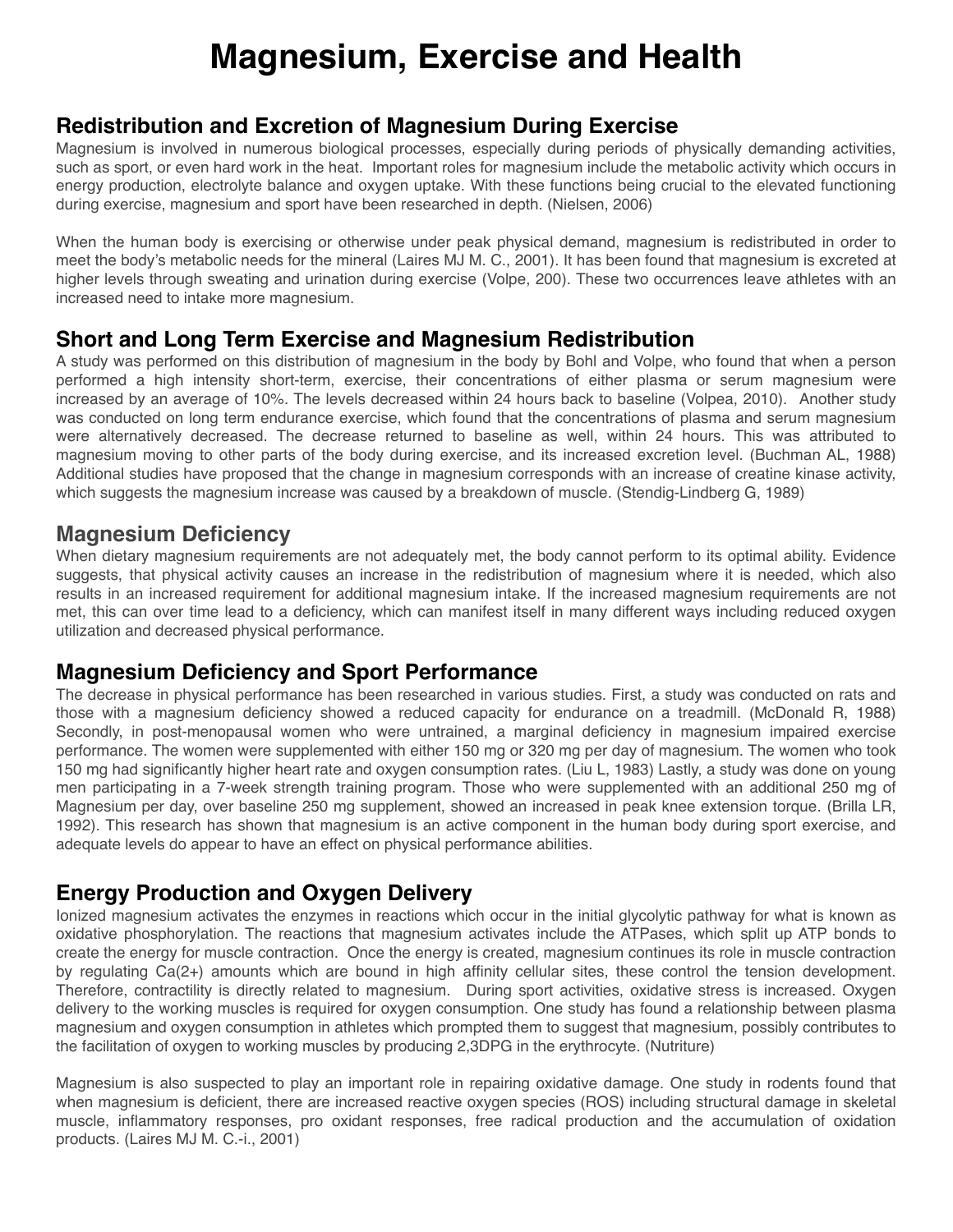## **Benefits of Magnesium to Overall Health**

Magnesium is important beyond sports activity, as it is present within more than 300 metabolic reactions within the body. Due to being active in the body's various functions, when magnesium is not supplied in adequate amounts, health will suffer. Some of the metabolic functions that magnesium is part of include cellular energy production, cellular energy storage, protein synthesis, DNA and RNA synthesis and mitochondrial membrane stabilization. The mineral is also present in cardiac excitability, blood pressure, glucose metabolism, insulin metabolism, muscular contractions and nerve transmissions.

#### **When levels of magnesium are low, associations have been made with chronic conditions such as migraine headaches, dementia, strokes, hypertension, type 2 diabetes and cardiovascular disease. The following cases exhibit these effects.**

#### **Migraine Headaches**

One study was conducted on 133 patients to test the effects of Magnesium on migraine headaches. The patients were split up into 4 testing groups, which received the following supplements: Group 1 received 500 mg per day of magnesium oxide; Group 2 received 500 mg per day of L-carnitine, Group 3 received 500 mg per day of magnesium oxide along with 500 mg per day of L-carnitine and Group 4 was a control group. The test continued for 12 weeks, and migraines were measured by the amount of occurrences per month, how many days per month they occurred and the severity. The magnesium supplement showed a significant declining effect on all migraine indicators. (Tarighat Esfanjani A, 2012)

#### **Dementia**

The most common occurrence of Dementia is Alzheimer's disease, which is the 6th most common reason for death in the United States. A correlation has been found between ionized Magnesium and Alzheimer's disease, as patients with Alzheimer's have been found to have much lower levels of ionized magnesium concentration than their counterparts who do not have Alzheimer's. (Barbagallo M, 2011)

### **Blood Pressure**

As mentioned, magnesium is involved with the function of blood pressure regulation. It relaxes the vascular system which decreases the blood pressure. (Paolisso G, 1997) A study was conducted to find out if magnesium supplementation could in fact decrease blood pressure significantly, and Kass found through various trials, that both systolic and diastolic blood pressure was reduced with magnesium supplementation. (Kass L, 2008)

## **Heart Health**

Magnesium also plays an important role in the proper functioning of the heart and maintaining its rhythm. It has been found that adequate levels of magnesium are correlated with a lower occurrence of sudden cardiac death (Chiuve SE, 2011). In one study, a supplementation of magnesium orotate, which was administered for 12 months, also reduced the symptoms and increased survival rate of patients with congestive heart failure. (Chiladakis JA, 2001)

## **Type 2 Diabetes**

Magnesium plays an important role in glucose and insulin metabolism. It impacts the two by transferring phosphate from ATP, to the protein. A trial was conducted that spanned over 3 months where 60 participants received either a placebo, or 300 mg of magnesium per day. This continued for 3 months and researchers found and increase in serum magnesium concentrations in the supplemented group, along with significant improvements to the level of insulin sensitivity. (Guerrero-Romero F, 2004). Researchers have concluded that because magnesium affected insulin sensitivity for the patients with diabetes mellitus, the supplement may help overweight patients who are developing Type 2 diabetes (Volpe, 200)

**As these studies have demonstrated, magnesium levels play a key role in maintaining the proper functioning of the human body and avoiding health issues and diseases. When levels become inadequate, the body shows signs of malfunction.**

#### **Effects of Inadequate or Low Magnesium Diet**

Magnesium deficiency as described in the studies above is known to have negative effects on human health. These include decreased athletic performance, heart problems, increased oxidative stress and reduced immune function. It is important to note that these studies have demonstrated if magnesium levels are adequate and supplements are provided improvements occur. As a result it is imperative to eat a diet that provides the proper concentrations of magnesium and other macro and trace elements.